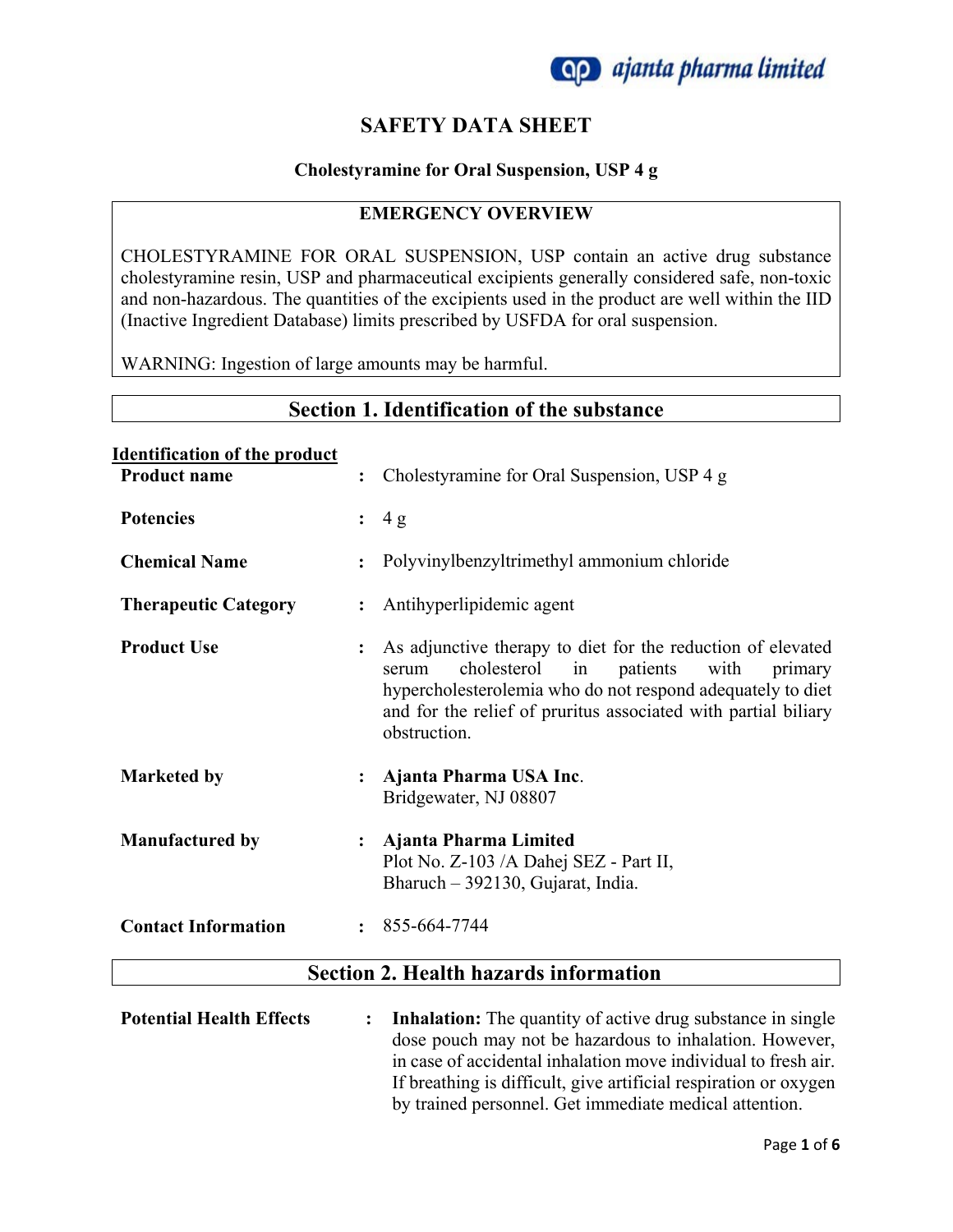

**Eye Contact**: Not expected to be hazardous. Do not let victim rub his/her eyes.

**Skin Contact:** The active content in single dose pouch may not be hazardous to skin contact.

**Ingestion:** Health injuries are not known or expected under normal use. Exposures above clinical dosage could result in adverse effects. Minor occupational exposures are not expected to be harmful.

**Effects of Overexposure :** The potential for exposure is reduced in finished pharmaceutical form.

#### **Section 3. Composition / information on ingredients**

| <b>Active ingredient</b>  | <b>Exposure Limit</b> | CAS No.    |
|---------------------------|-----------------------|------------|
| Cholestyramine resin, USP | Not Available         | 11041-12-6 |

**Inactive ingredients:** Citric acid monohydrate, colloidal silicon dioxide, propylene glycol alginate, sucrose (509.22 mg/g powder), xanthan gum, orange flavour, D&C yellow No. 10 alum lake, FD&C yellow No. 6 alum lake.

#### **Section 4. First aid measures**

This product in the final dosage form (powder) does not pose a problem of exposure to active moiety, and does not cause inhalation, skin and eye irritation problem. The lose powder exposure hazards are during the manufacturing process.

| <b>Eye Contact</b>  |                | : Do not let victim rub his/her eyes. Immediately flush eyes<br>with water for at least 15 minutes. Get medical attention.                                                                                           |
|---------------------|----------------|----------------------------------------------------------------------------------------------------------------------------------------------------------------------------------------------------------------------|
| <b>Skin Contact</b> | $\ddot{\cdot}$ | Immediately wash skin with soap and plenty of warm water<br>for at least 15 minutes. Remove contaminated clothing. Get<br>medical attention if skin reaction occur. Wash clothing<br>before reuse.                   |
| <b>Ingestion</b>    |                | contact the Poison Center<br>: Immediately<br><sub>or</sub><br>- a<br>doctor/physician. If swallowed, induce vomiting if directed<br>by medical personnel. Never give anything by mouth to an<br>unconscious person. |
| <b>Inhalation</b>   |                | : If powder is inhaled, move individual to fresh air. If<br>breathing is difficult, give artificial respiration or oxygen<br>by trained personnel. Get immediate medical attention.                                  |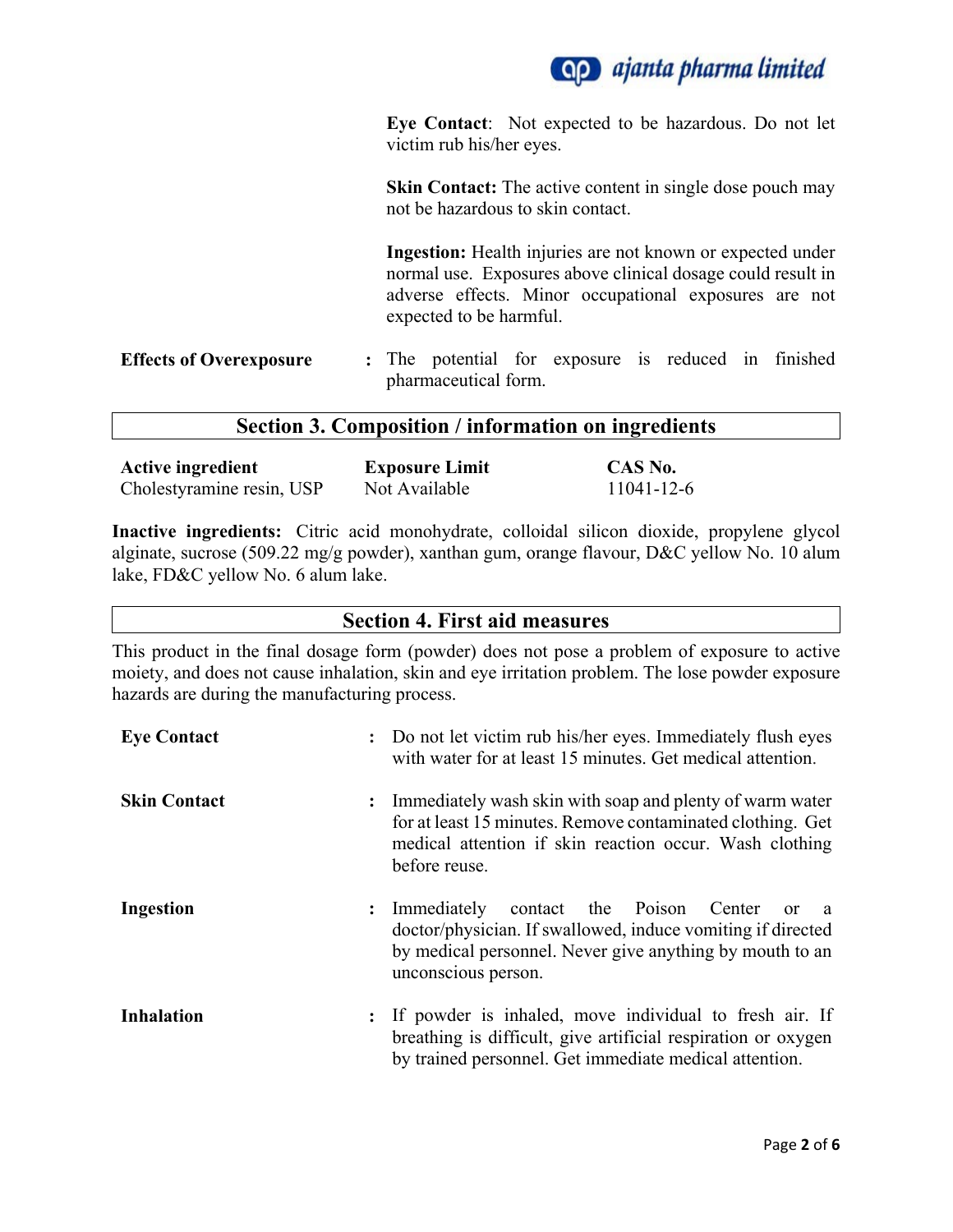

| <b>Medical Treatment</b>                                                                 |                | Treat according to locally accepted protocols. For<br>additional guidance, refer to the current prescribing<br>information or to the local poison control information<br>center. Protect the patient's airway and support ventilation<br>and perfusion.                                                                                                                                                                                                                                                                                                                                                    |
|------------------------------------------------------------------------------------------|----------------|------------------------------------------------------------------------------------------------------------------------------------------------------------------------------------------------------------------------------------------------------------------------------------------------------------------------------------------------------------------------------------------------------------------------------------------------------------------------------------------------------------------------------------------------------------------------------------------------------------|
|                                                                                          |                | <b>Section 5. Fire-fighting measures</b>                                                                                                                                                                                                                                                                                                                                                                                                                                                                                                                                                                   |
| <b>Flash Point</b>                                                                       |                | Not Available.                                                                                                                                                                                                                                                                                                                                                                                                                                                                                                                                                                                             |
| <b>Extinguishing Media</b>                                                               |                | Product is non-flammable. However use appropriate media<br>including water spray, carbon dioxide, dry powder or<br>appropriate foam for the surrounding fire                                                                                                                                                                                                                                                                                                                                                                                                                                               |
| General<br><b>Fire</b><br>Hazards/<br><b>Hazardous</b><br>Combustible<br><b>Products</b> |                | Though the product is non-flammable, acrid smoke and<br>irritating fumes may emit when the product is exposed to<br>heat.                                                                                                                                                                                                                                                                                                                                                                                                                                                                                  |
| <b>Special Fire Fighting</b><br><b>Procedures</b>                                        |                | Wear self-contained breathing apparatus pressure-demand<br>(NIOSH approved or equivalent), and full protective gear<br>to prevent contact with skin and eyes.                                                                                                                                                                                                                                                                                                                                                                                                                                              |
|                                                                                          |                | <b>Section 6. Accidental release measures</b>                                                                                                                                                                                                                                                                                                                                                                                                                                                                                                                                                              |
| <b>Personal Precautions</b>                                                              |                | Personnel involved in clean-up should wear appropriate<br>personal protective equipment with the degree of hazard.<br>Minimize exposure.                                                                                                                                                                                                                                                                                                                                                                                                                                                                   |
| <b>Environmental Protections</b>                                                         | $\ddot{\cdot}$ | Place waste in an appropriately labeled, sealed container<br>for disposal. Care should be taken to avoid environmental<br>release. For large spills, take precautions to prevent entry<br>into waterways, sewers, or surface drainage systems.                                                                                                                                                                                                                                                                                                                                                             |
| <b>Clean-up Methods</b>                                                                  |                | Wipe up with a damp cloth and place in container for<br>disposal. Avoid generating airborne dust. Clean spill area<br>thoroughly. Prevent discharge to drains.                                                                                                                                                                                                                                                                                                                                                                                                                                             |
| <b>Additional Consideration for</b><br><b>Large Spills</b>                               |                | For bulk quantities of the material report emergency<br>situations immediately. Non-essential personnel should be<br>evacuated from the affected area. Spills should be cleaned<br>up in a manner that minimizes exposure to personnel and<br>to the environment. Personnel involved in the cleanup of<br>spills should wear the appropriate gloves and eye<br>protection. Clean spill area thoroughly with soap and<br>water. Collect wash with absorbent material and transfer<br>all waste to a labeled container for disposal. Observe all<br>applicable regulations when disposing of this substance. |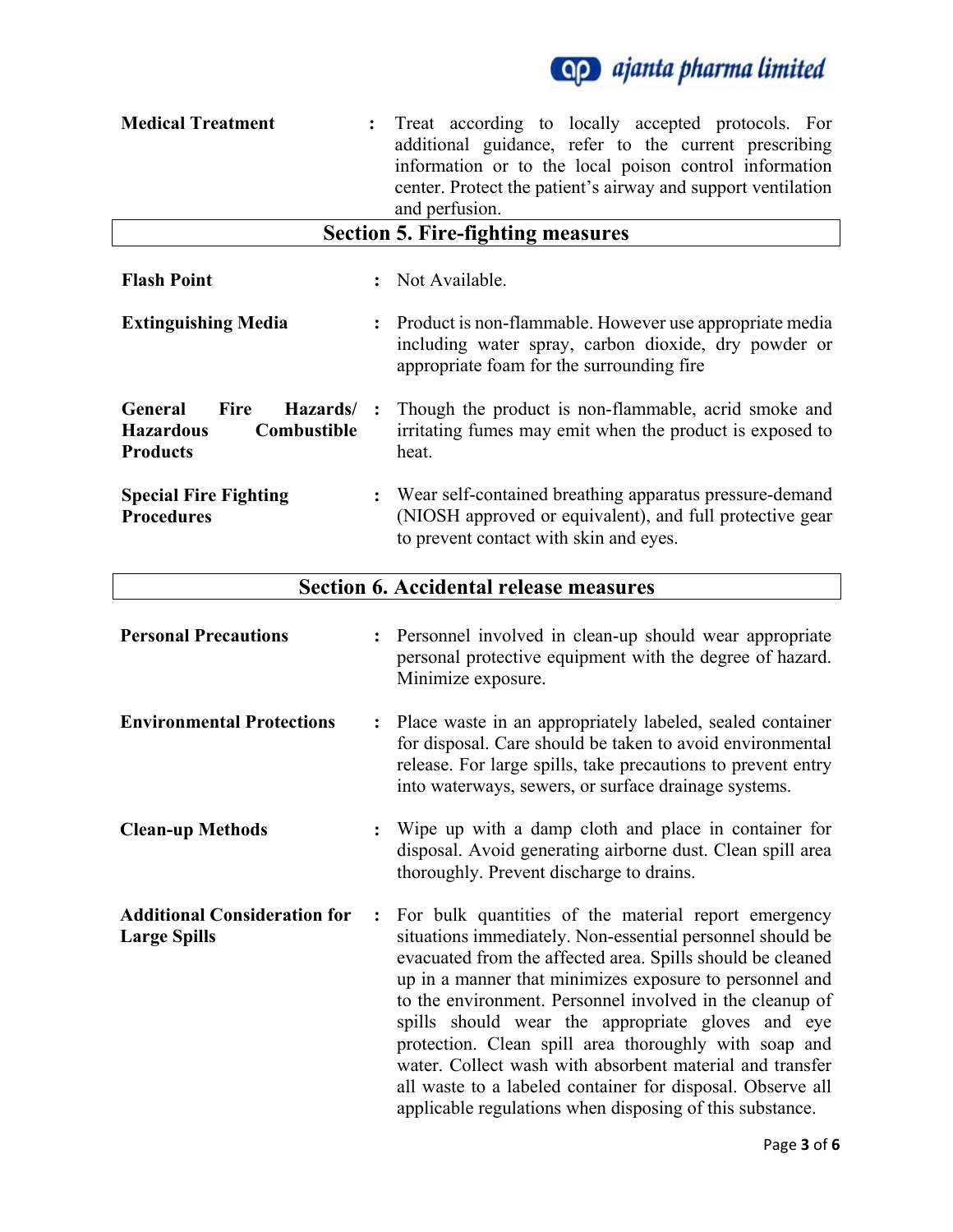

|                 | <b>Section 7. Handling and storage</b>                                                                                                                                                                                                                                                                                                                                                                                                                                                               |
|-----------------|------------------------------------------------------------------------------------------------------------------------------------------------------------------------------------------------------------------------------------------------------------------------------------------------------------------------------------------------------------------------------------------------------------------------------------------------------------------------------------------------------|
| <b>Handling</b> | : No special control measures required for the normal<br>handling of this product. Normal room ventilation is<br>expected to be adequate for routine handling of this<br>product. Wear appropriate personal protective equipment<br>and use good personal hygiene. Wash hands and exposed<br>skin with soap and water after handling. Remove<br>contaminated clothing and clean before reuse. Properly<br>disposed of contaminated belts and shoes and other items<br>that cannot be decontaminated. |
| <b>Storage</b>  | : Store at $25^{\circ}$ C (77 <sup>o</sup> F); excursions permitted from 15 <sup>o</sup> C to<br>30°C (59°F to 86°F) [see USP Controlled Room<br>Temperature].                                                                                                                                                                                                                                                                                                                                       |

## **Section 8. Exposure controls/personal protection**

| <b>Exposure Limits</b>        | : Not Available.                                                                                                                                                                                                                |
|-------------------------------|---------------------------------------------------------------------------------------------------------------------------------------------------------------------------------------------------------------------------------|
| <b>Engineering Controls</b>   | : For consumer use, no unusual precaution are necessary for<br>handling packets. In laboratory, medical or industrial setting<br>use appropriate ventilation. Provide mechanical ventilation<br>for confined spaces.            |
| <b>Respiratory Protection</b> | : For consumer use, no unusual precaution are necessary. If<br>exposure limits are exceeded, approved respiratory<br>protection should be worn. Seek professional assistance for<br>proper selection of respiratory protection. |
| <b>Personal Protection</b>    | : For consumer use, no unusual precaution are necessary.<br>However, for handling packets in laboratory, medical or<br>industrial setting use gloves as recommended. Wear<br>appropriate clothing to avoid skin contact.        |
| <b>Recommended Facilities</b> | : None                                                                                                                                                                                                                          |

# **Section 9. Physical and chemical properties**

Appearance : Cholestyramine for oral suspension, USP orange flavor is available in cartons of sixty 9 gram sachets and in HDPE bottles containing 378 grams. Nine grams of cholestyramine for oral suspension, USP contain 4 grams of anhydrous cholestyramine resin.

NDC # 27241-134-36 Carton of 60 sachets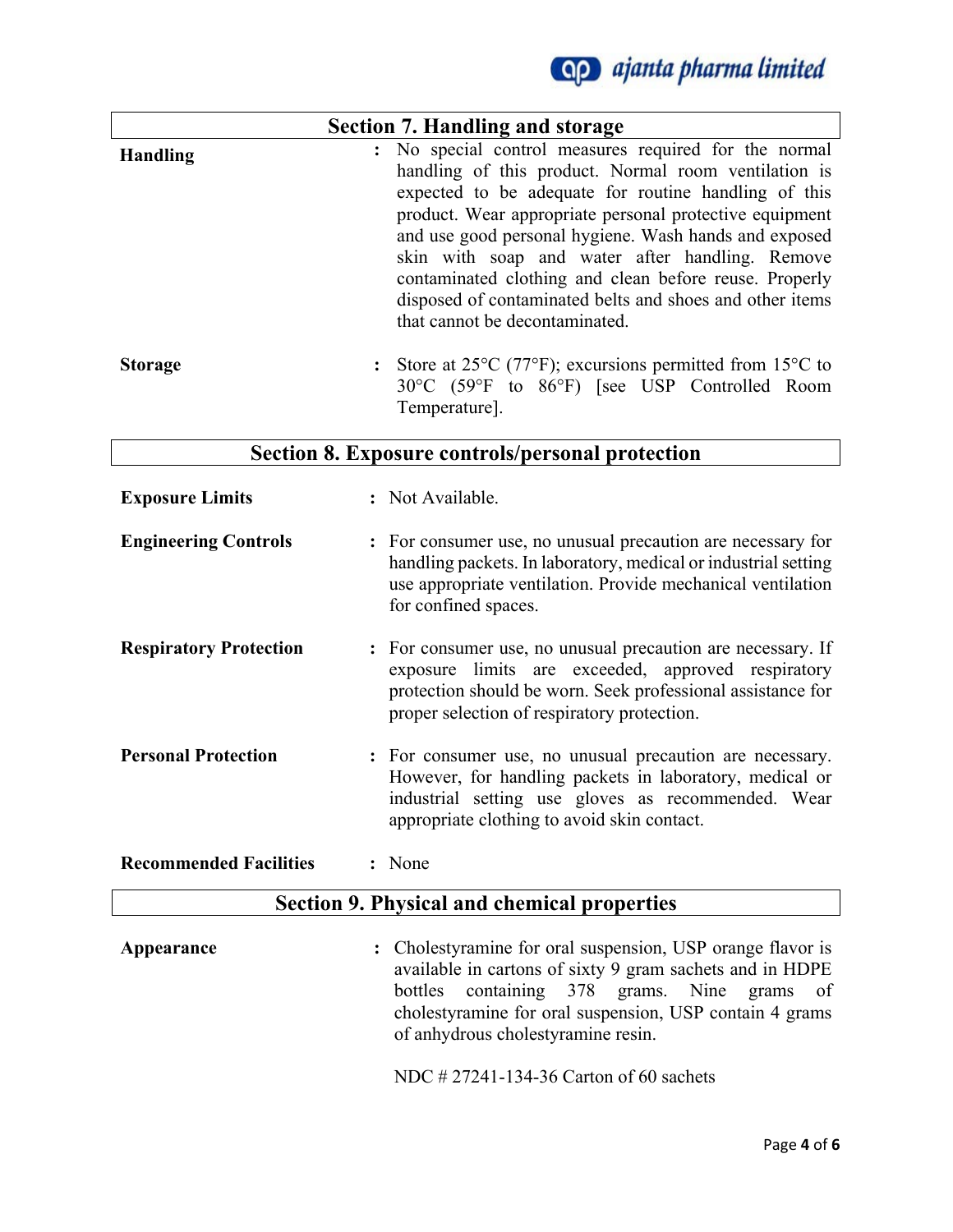

NDC # 27241-134-51 HDPE bottle, 378 g (containing a scoop that is not interchangeable with scoops from other products)

**Other Information :** Cholestyramine for oral suspension, USP, the chloride salt of a basic anion exchange resin, a cholesterol lowering agent, is intended for oral administration. Cholestyramine resin is quite hydrophilic, but insoluble in water.

# **Section 10. Stability and reactivity**

| <b>Stability</b><br>Incompatibility<br><b>Hazardous Decomposition</b><br><b>Conditions to Avoid</b> | : Stable under recommended storage conditions<br>: Reactive with oxidizing agents.<br>: Avoid contact with nitric acid or other strong oxidizing<br>agents.<br>: Excess heat, incompatible materials (strong oxidizing<br>agents). |  |
|-----------------------------------------------------------------------------------------------------|------------------------------------------------------------------------------------------------------------------------------------------------------------------------------------------------------------------------------------|--|
| <b>Section 11. Toxicological information</b>                                                        |                                                                                                                                                                                                                                    |  |
| <b>Acute toxicity</b>                                                                               | : Oral LD50 (rat) : $> 4,000$ mg/kg                                                                                                                                                                                                |  |
| Carcinogenesis                                                                                      | : None of the components of this product are suspected to be<br>a carcinogen.                                                                                                                                                      |  |
| <b>Mutagenesis</b>                                                                                  | : When processed and used as directed, this product is not<br>expected to produce mutagenic effects.                                                                                                                               |  |
| <b>Fertility effects</b>                                                                            | : None of the components of this product are suspected to<br>cause birth defects or reproductive harm.                                                                                                                             |  |

## **Section 12. Ecological information**

**Eco** toxicity of **substance :** Avoid release into the environment. Runoff from fire control or dilution water may cause pollution.

**In the finished product form :** There is no potential for air borne contamination.

## **Section 13. Disposal Consideration**

**Waste Disposal Considerations:** Dispose the material according to federal, state and local disposal regulations or company operating procedures. Disposal by incineration is recommended.

## **Section 14. Transport information**